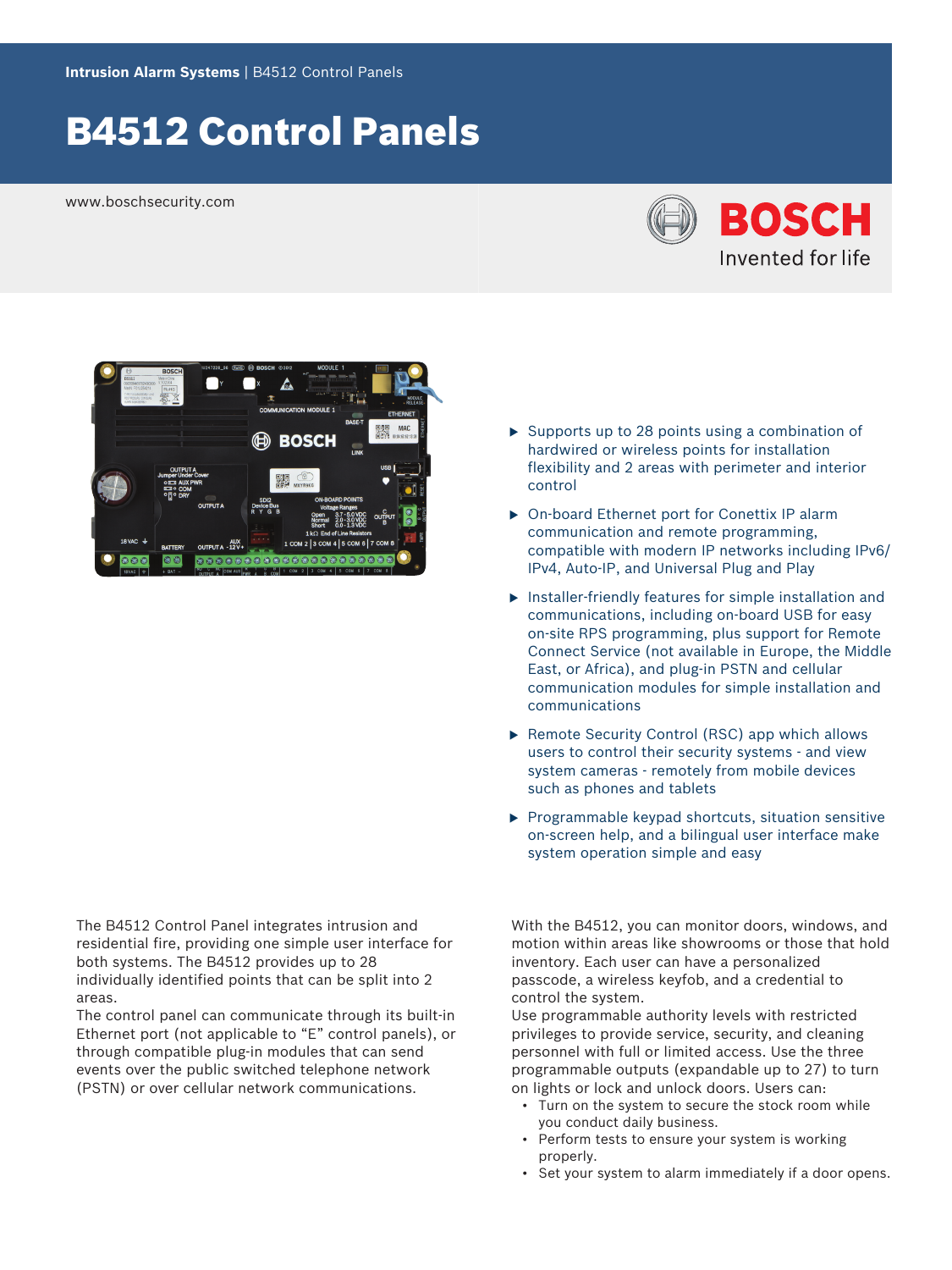- Activate the Watch feature so a tone sounds whenever a customer enters.
- Set a schedule for your system to automatically turn on at closing time.
- Use wireless security options to customize your system.

Central monitoring stations provide 24-hour system monitoring with access to vital services. Professional security personnel can test the system, monitor system activity, and alert the police, fire department, or other emergency response teams if necessary.

#### **Functions**

# **Programmable outputs**

- Three programmable on-board outputs; one high current using a relay, and two trigger outputs
- Output A, with a contact rating of 3 Amps, can supply up to 1.0 A total current from AUX PWR
- Outputs B and C sink up to 50 mA at 12 VDC
- Four alarm-output patterns
- Programmable bell test

#### **Point response**

- 20 custom point indexes
- Selectable point response time
- Cross point capability
- Fire alarm verification
- Dangerous gas indicator includes carbon monoxide (NFPA 720)
- Watch mode

# **User interface**

- Supervision of up to 8 keypads
- Custom keypad text is fully programmable through RPS
- Full function menu including custom functions
- Authority by area and 32 character name for each user
- 14 custom authority levels to restrict system features that each user can access
- Programmable primary and secondary language by user and keypad; select from English, Spanish, French, and Portuguese

Area programming offers a wide selection of different system configurations. Make area arming conditional on other areas (master or associate), if desired. You can configure any area for perimeter and interior arming, not requiring a separate area for this function. For higher security applications, the Area Re-Arm feature guarantees that areas are always rearmed, and are disarmed for no longer than a specific, configurable, amount of time (for example, service time).

#### **Custom functions**

For added convenience, the installer can program custom functions that allow customers to complete complex tasks with one simple action. For example, a custom function can bypass a group of points and arm the system, allowing the user to perform these functions with one easy command. Users can activate custom functions with a keypad, keyfob, token, or

card, or the control panel can activate a function in reaction to a faulted point, or automatically through a scheduled event (SKED).

#### **Passcode security**

- Two-man rule. Requires two people with two unique passcodes to be present at the time of opening.
- Early ambush. Allows users to verify that the facility is safe by requiring two passcodes. The control panel sends a duress event if the user does not enter the passcode a second time after inspecting the premises.
- Dual authentication. Requires two forms of identification before processing certain system commands, including turning off the system and opening doors. A standard system user must have a passcode, a credential (token or card), and appropriate command authority permissions.

#### **Easy exit control**

The control panel changes from one On (armed) state to another without turning off (disarming) the system. For example, if you change the state from Part On (Perimeter Arm) to All On (Master Arm), the control panel complies and reports the change. Easy Exit Control reduces the number of keystrokes, simplifying system operation.

#### **Programmable passcode-controlled menu list**

Passcode-controlled shortcuts provide users only with the options and information pertinent to them, simplifying system operation.

#### **Flexible control**

The system provides the flexibility to choose added convenience or high security. For example, you can restrict to a keypad's immediate local area turning on (arming) and turning off (disarming) the system with a passcode, even if the user has access to other areas. This is particularly useful for high security areas, where a user may have access to the area, but would prefer to only turn off (disarm) the area individually rather than with the rest of the system.

#### **Monitor Delay/Delayed Response**

Create a special point index that delays the reaction of a point for a specified time (up to 1 hour in minutes and seconds). This delay provides time for the specified condition to reset before activating any annunciation. The system can annunciate locally and send a report, if desired. When the system is armed, the point can respond like a normal point – providing dual functionality. Use this feature to ensure that perimeter doors have not been propped open, or to monitor critical areas such as computer rooms and safes, for example.

#### **System users**

The system supports up to 32 users. Each user can have a personalized passcode, a wireless keyfob, and a credential to control the system. You can assign passcodes to one of 14 customized authority levels in each area and can be restricted to operate only during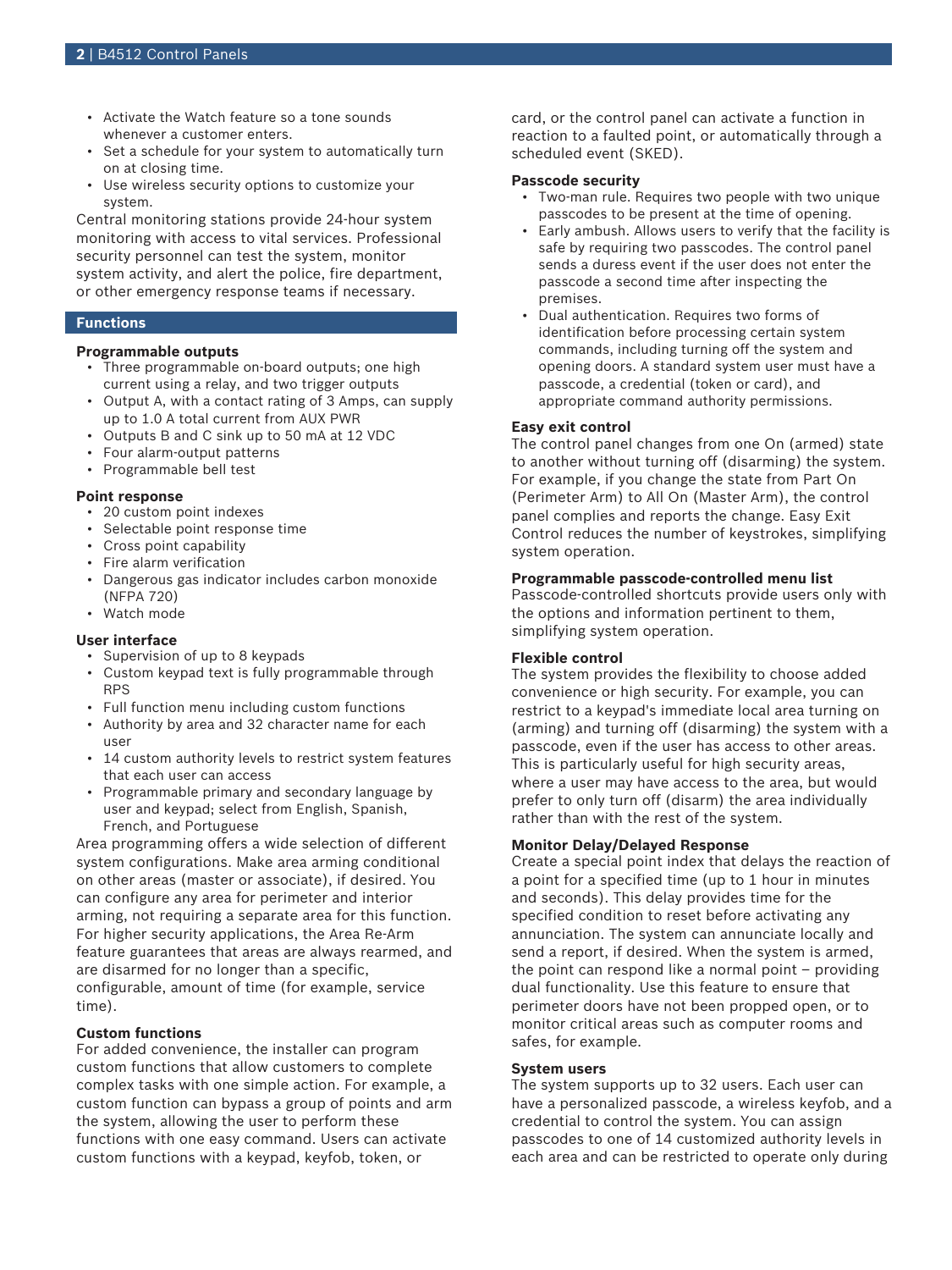certain times. Programmable primary and secondary language by user and keypad; select from English, Spanish, French, and Portuguese.

#### **Communication formats**

The control panel prioritizes and sends reports to four route groups. Network and phone communications can use one of two communication formats: Modem4, Contact ID. Each group has a programmable primary and backup destination.

The control panel provides flexible communications for most central stations with reporting capabilities such as:

- Individual point numbers
- Opening or closing reports by user and area number
- Remote programming attempts
- Diagnostic reports

#### **IP communication**

The control panel can use IP to communicate with a Conettix D6600 or a Conettix D6100IPv6 Communications Receiver/Gateway. Use one of the following for IP:

- The on-board Ethernet connection (the on-board Ethernet port is excluded on "E" versions).
- A B426.
- A plug-in cellular communicator (B440/B440-C/B441/ B441-C/B442/B443/B444).

Conettix IP communication provides a secure path that includes anti-replay/anti-substitution features, and enhanced security with up to AES 256-bit encryption (using Cipher Block Chaining (CBC)).

The control panel supports Domain Name System (DNS) for both remote programming and central station communication. DNS provides ease of use, eliminating the need to use static IP addresses as your reporting destination, and accommodates a simple solution for central station disaster recovery. The control panel supports both IPv6 and IPv4 networks.

#### **Communication paths**

The control panel accommodates up to four separate phone and four separate network paths to the central station receiver. When resetting alarms or turning a system on and off, the user is identified by name and number.

#### **Personal notification**

The control panel can send text messages and emails for personal notification over Ethernet or using a cellular communicator. You can configure up to 16 destinations using a combination of cellular phone numbers and email addresses. The control panel sends notifications in the user's programmed primary language.

#### **Bosch Remote Connect (Cloud)**

Remote Connect simplifies connections from RPS, and the Remote Security Control app, using Bosch Cloud services. This service creates a secure connection to the control panel without specific router settings or the need for a static IP address or DNS.

#### **Notice** i

The Bosch Remote Connect service is not available in Europe, the Middle East, or Africa.

#### **Firmware updates**

The system allows remote firmware updates:

- Control panel updates. Remotely update the control panel firmware for easy feature enhancements without replacing ROM chips.
- Module update support. Remotely update the firmware on connected SDI2 modules for easy feature enhancements without visiting each individual module.

Firmware updates occur through Remote Programming Software (RPS) and the RPS Firmware Update Wizard. The Firmware Update Wizard uses the on-board USB connection or the on-board Ethernet (IP) connection (the on-board Ethernet port is excluded on "E" versions) to transfer firmware updates. The control panel can optionally receive firmware updates from RPS. Use one of the following communication methods:

- $-BA26$
- Plug-in cellular communicator: B440/B440-C/B441/ B441-C/B442/B443/B444

#### **Notice** i

#### Data rate apply

Cellular firmware updates require more time than Ethernet updates and carrier data rates apply.

#### **A wide variety of input options**

Each point:

- Single 1 kΩ, single 2 kΩ, dual 1 kΩ (1 kΩ + 1 kΩ), and No EOL (end-of-line) (EOL) resistor options (for onboard and B208 inputs)
- Programmable for Fire, Intrusion, Gas, and Supervisory devices
- Supports hardwired and wireless devices
- Supports IP cameras by Bosch as point and output devices

#### **IP camera support**

The control panel can integrate directly with Bosch IP cameras, using them as fully supervised points and outputs.

Integration of cameras allows the camera's video motion detection to activate points on the control panel. The control panel's virtual outputs can be configured to trigger camera actions, including sending video snapshots via email.

#### **Security and fire detection**

The control panel provides eight on-board points, and up to 20 additional off-board points (depending on model and expansion interfaces). You can program individual points to monitor some types of burglar alarms, fire alarms, and supervision devices.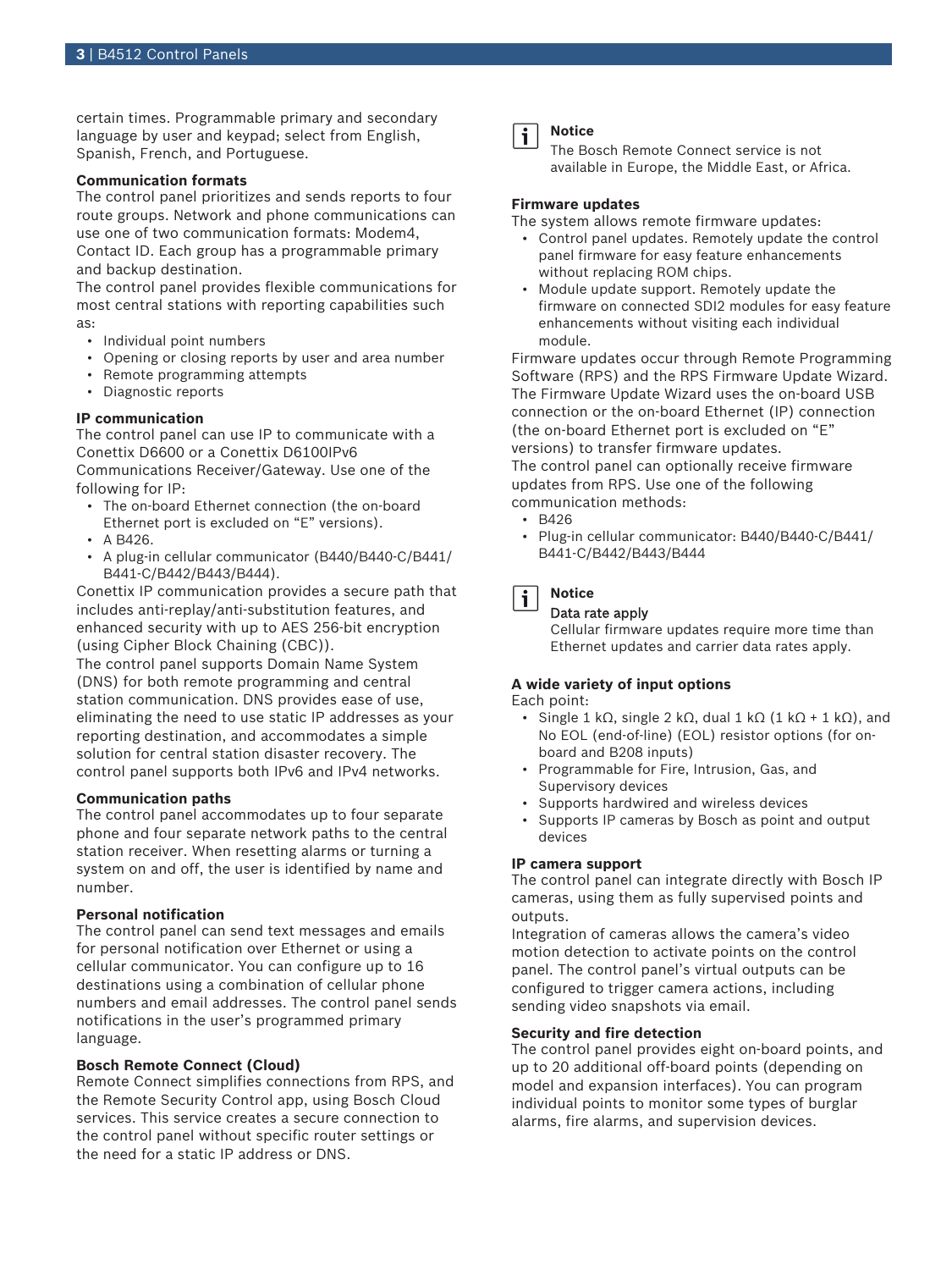# **Event log**

The event log stores local and reported events. The event log includes information such as time, date, event, area, point, and user. View the event log from a keypad or use RPS to remotely retrieve event information. When the event log reaches a programmed threshold of stored events, it can send an optional report to a receiver.

The log stores up to 127 local and reported events.

# **Scheduled events (SKEDs)**

The internal clock and calendar start individually scheduled events (SKEDs). SKEDs perform several functions such as turn on or off, relay control, or point bypassing.

The control panel offers:

The control panel offers:

- Five scheduled events with up to 25 different functions
- Two opening windows and two closing windows
- Two user group windows
- Day-of-week, date-of-month, or holiday only schedules
- One holiday schedule of 366 days (leap year)

# **Programming**

Installers can perform limited programming on-site with a keypad (critical parameters; such as account IDs, central station and RPS IP addresses and phone numbers, reporting formats, and more). They can also do full programming on-site or remotely (attended or unattended) with RPS. A programmable system passcode prevents unauthorized remote programming.

#### **Diagnostics**

Keypads and RPS offer diagnostic help for monitoring and troubleshooting. The diagnostics features allow you to view the status of the wired and wireless devices. The features provide the status of the control panel and its connected devices, such as firmware version, power, and missing conditions. View the status of each area.

#### **Remote Security Control app**

The Remote Security Control (RSC) app allows users to control their security systems remotely from their devices. Users can:

- Turn their security system On or Off
- Turn specific areas On or Off
- Control outputs for applications such as lighting control
- View live video from Bosch IP cameras

• Grant access remotely by unlocking and locking doors The app requires the installing dealer to create a Remote Access Profile for users, and to install the profile on their devices.

**Bosch Video Management System integration** With Bosch Video Management System (Bosch VMS) and an intrusion system, the VMS operator has a single user interface to monitor and control the intrusion system combined with video surveillance. With Bosch VMS and a control panel, the operator can, for example:

- View videos triggered by intrusion events, including all relevant information such as areas, point, and user show in the display with the event.
- View areas, points, outputs, and doors with their statuses – on the Bosch VMS map, providing the exact location in the system.
- Turn on (arm) and turn off (disarm) areas.
- Bypass and unbypass points.

Requirements to integrate Bosch VMS with a control panel:

- A licensed Bosch VMS system using Professional Editions v5.5 or higher or Bosch VMS Enterprise.
- Edition v5.5 or higher.
- Expansion license to integrate the intrusion control panel. One license needed per control panel. Order number MBX-XINT-xx for the expansion license added to a Bosch VMS base license. Refer to the Bosch Video Management Software product page on the Bosch website, www.boschsecurity.com.
- Access to Remote Programming Software (RPS).

#### **Certifications and approvals**

| <b>Region</b> | <b>Regulatory compliance/quality marks</b> |                                                                                       |
|---------------|--------------------------------------------|---------------------------------------------------------------------------------------|
| <b>USA</b>    | <b>ANSI-</b><br><b>SIA</b>                 | CP-01-2010-Control Panel Standard -<br><b>Features for False Alarm Reduction</b>      |
| Australia     | <b>RCM</b>                                 | <b>ACMA</b>                                                                           |
| Europe        | CF                                         | EMC, LVD, RoHS [B6512, B5512,<br>B5512E, B4512, B4512E, B3512,<br>B3512E]             |
| USA           | UL                                         | [B6512, B5512, B4512, B3512]                                                          |
|               | UL                                         | UL 365 - Police Station Connected Bur-<br>glar Alarm Units                            |
|               | UL                                         | UL 609 - Standard for Local Burglar<br><b>Alarm Units and Systems</b>                 |
|               | III                                        | UL 636 - Holdup Alarm Units and Sys-<br>tems                                          |
|               | UL                                         | UL 985 - Household Fire Warning Sys-<br>tem Units                                     |
|               | UL                                         | UL 1023 - Household Burglar Alarm Sys-<br>tem Units                                   |
|               | UL                                         | UL 1076 - Proprietary Burglar Alarm<br><b>Units and Systems</b>                       |
|               | UL                                         | UL 1610 - Central Station Burglar Alarm<br><b>Units</b>                               |
|               | UL                                         | UL 1635 - Standard for Digital Alarm<br><b>Communicator System Units</b>              |
|               | <b>CSEM</b>                                | see our website                                                                       |
|               | <b>FCC</b>                                 | Part 15 Class B                                                                       |
| Canada        | ULC                                        | {B6512, B5512, B4512, B3512]                                                          |
|               | ULC                                        | CAN/ULC S303 - Local Burglar Alarm<br><b>Units and Systems</b>                        |
|               | ULC                                        | CAN/ULC S304 - Standard for Signal Re-<br>ceiving Center and Premise Burglar<br>Alarm |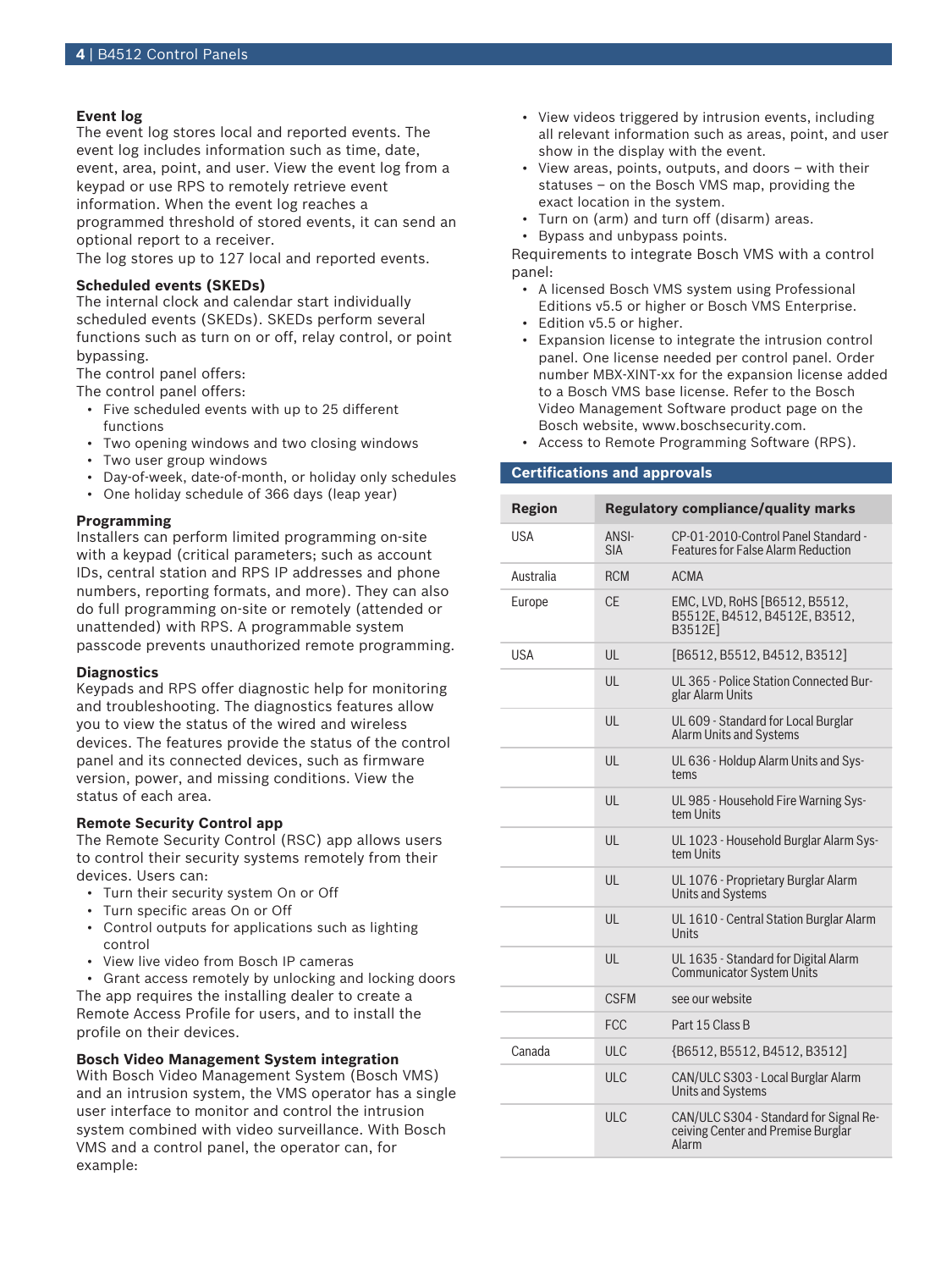| Region        | <b>Regulatory compliance/quality marks</b> |                                                                         |
|---------------|--------------------------------------------|-------------------------------------------------------------------------|
|               | ULC                                        | CAN/ULC S545 - Residential Fire Warn-<br>ing System Control Units       |
|               | $UL$ $C$                                   | CAN/ULC S559 - Fire Signal Receiving<br><b>Centres and Systems</b>      |
|               | ULC                                        | ULC-ORD C1023 - Household Burglar<br><b>Alarm System Units</b>          |
|               | ULC                                        | ULC-ORD C1076 - Proprietary Burglar<br><b>Alarm Units and Systems</b>   |
|               | IC.                                        | ICES-003 - Information Technology<br>Equipment (ITE)                    |
| <b>Brazil</b> | ANATEL                                     | 04712-16-01855 [B5512, B4512, and<br>B3512 when used with B430 or B442] |

#### **Installation/configuration notes**



# **Notice**

Not all products and features are available in all regions. Consult your local Bosch representative for availability details.

#### Keypads

B942/B942W Touch Screen Keypad (SDI2)

B930 ATM Style Alphanumeric Keypad (SDI2)

B921C Two-line Capacitive Keypad (SDI2)

B920 Two-line Alphanumeric Keypad (SDI2)

B915/B915I Basic Keypad (SDI2)

#### Power

CX4010 Plug-in Transformer (18 VAC 22 VA 60 Hz)

ICP‑TR1822‑CAN Plug‑in Transformer (110 VAC primary, 18 VAC 22 VA secondary)

DE-45-18 Transformer

D126 Standby Battery (12 V, 7 Ah)

D1218 Battery (12 V, 18 Ah)

D122 Dual Battery Harness

D122 Dual Battery Harness with long leads

# Enclosures

B10 Medium Control Panel Enclosure B11 Small Control Panel Enclosure B12 Mounting Plate for D8103 Enclosure B8103 Universal Enclosure (requires a B12) D8108A Attack Resistant Enclosure (requires a B12) D8109 Fire Enclosure (requires a B12)

D8108A-CE Attack Resistant Enclosure with Built-in Transformer (requires a B12)

B-ENCL-1 Metal Enclosure Kit (includes B12 and transformer)

#### **Accessories**

B56 Keypad Surface Mount Box B96 Keypad Trim Bezel B99 USB Direct Connect Cable

B501-10 Interconnect wiring cables (pack of 10)

#### **Detectors**

FCC-380 Carbon Monoxide Detector

F220-P: Photoelectric Smoke Detector

F-220-PTH: Photoelectric/Heat Detector

FCP-OT320 Multisensor Detector Optical/Thermal

FCP-O320 Optical Smoke Detector

FCH-T320 Heat Detector

D133/D134 Relay Module

Bosch conventional detectors, including Professional Series, Blue Line Gen2, Blue Line, Classic Line, Commercial Line, and Ceiling Mount motion detectors, as well as glass break, seismic, request-to-exit, photoelectric, heat, and smoke detectors.

#### Modules

B201 2-wire Powered Loop Module B208 Octo-input Module B308 Octo-output Module B426 Conettix Ethernet Communication Module B430 Plug-in Telephone Communicator B440 Conettix Plug-in Cellular Communicator (using 3G) B441 Conettix Plug-in Cellular Communicator (using CDMA) B442 Conettix Plug-in Cellular Communicator (using GPRS) B443 Conettix Plug-in Cellular Communicator (using HSPA+) B450 Conettix Plug-in Communicator Interface B520 Auxiliary Power Supply Module B810 wireless receiver (RADION) B820 SDI2 Inovonics Interface Module D113 Battery Lead Supervision Module D125B Dual Class B Initiating Module D129 Class A Initiating Module D130 Auxiliary Relay Module D132A Smoke Detector Reversing Relay Module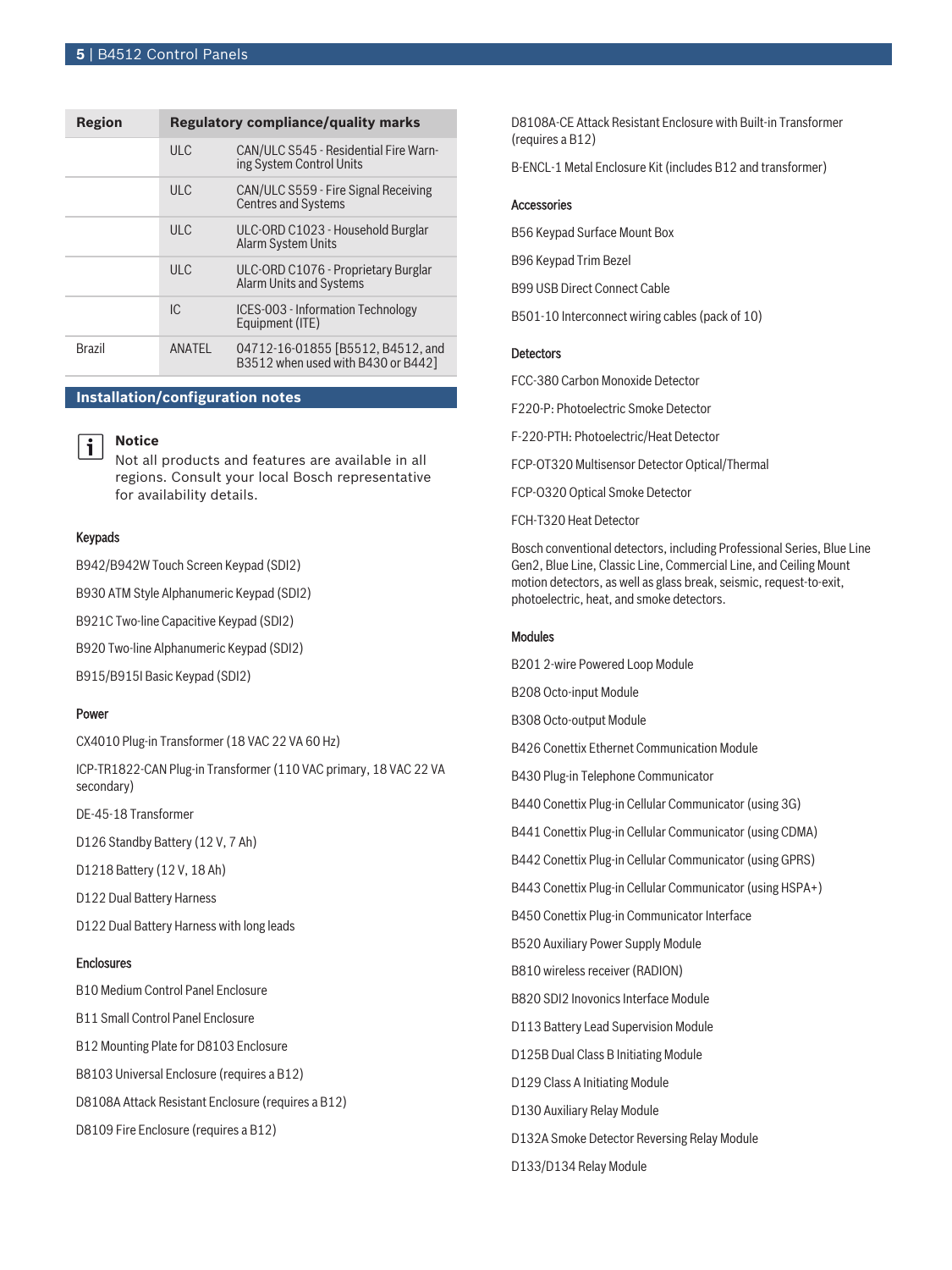D135A Low Battery Disconnect Module D185 Reverse Polarity Signaling Module D192G Class "B", Style Y Bell Circuit Supervision

#### Applications

Remote Programming Software (RPS or RPS-LITE) v6.03 and higher

Bosch Video Management System v5.5 and higher

Remote Security Control (RSC)

#### Conettix receivers

(Managed and configured with Conettix D6200 Programming/ Administration Software v2.00)

Conettix D6600 Communications Receiver/Gateway (with only D6641 line cards installed) with CPU version 01.10.00

Conettix D6100IPv6 Communications Receiver/Gateway with CPU version 61.10.00

Conettix D6100i Communications Receiver/Gateway with CPU version 61.10.00

#### RADION wireless from Bosch

B810 wireless receiver (RADION)

RFBT-A/RFBT bill trap

RFDL-11-A/RFDL-11 TriTech motion detector

RFDW-RM-A/RFDW-RM recessed mount door/window contact

RFDW-SM-A/RFDW-SM surface mount door/window contact

RFGB-A/RFGB glass break detector

RFKF-A/RFKF two-button keyfob

RFKF-FBS-A/RFKF-FBS four-button keyfob

RFKF-TBS-A/RFKF-TBS two-button keyfob

RFPB-SB-A/ RFPB-SB single-button panic

RFPB-TB-A/RFPB-TB two-button panic

RFRP-A/RFRP repeater

RFSM-A/RFSM smoke detector

RFPR-12-A/RFPR-12 PIR motion detector

RFPR-C12-A/RFPR-C12 PIR curtain motion detector

RFUN-A/RFUN universal transmitter

# Inovonics Wireless

B820 SDI2 Inovonics Interface Module

ENKIT-SDI2 SDI2 Inovonics Interface and Receiver Kit. Includes B820 and EN4200

EN1210 Universal Transmitter (Single-input)

EN1210EOL Universal Transmitter with EOL Resistor

EN1210W Door-Window Transmitter with Reed Switch

EN1215EOL Universal Transmitter with Wall Tamper, Reed Switch, and EOL Resistor

EN1223D Water‑resistant Pendant Transmitter (Double‑button)

EN1223S Water‑resistant Pendant Transmitter (Single‑button)

EN1224-ON Multiple-Condition Pendant Transmitter

EN1233D Necklace Pendant Transmitter (Double-button)

EN1233S Necklace Pendant Transmitter (Single-button)

EN1235D Beltclip Pendant Transmitter (Double-button)

EN1235DF Fixed-location Transmitter (Double-button)

EN1235S Beltclip Pendant Transmitter (Single-button)

EN1235SF Fixed-location Transmitter (Single-button)

EN1247 Glass-break Detector Transmitter

EN1249 Bill Trap Transmitter

EN1242 Smoke Detector Transmitter

EN1260 Wall Mount Motion Detector

EN1261HT High Traffic Motion Detector

EN1262 Motion Detector with Pet Immunity

EN1265 360° Ceiling Mount Motion Detector

EN4200 Serial Receiver

EN5040-T High Power Repeater with Transformer

#### **Technical specifications**

#### **Communications**

| <b>Fthernet</b>                     | 10/100 full duplex (N/A for "E"<br>control panels) |  |  |  |
|-------------------------------------|----------------------------------------------------|--|--|--|
| <b>Environmental considerations</b> |                                                    |  |  |  |
| Relative humidity                   | 5% to 93% at +90°F (+32°C),<br>non-condensing      |  |  |  |
| Temperature (operating)             | +32°F to +122°F (0°C to +49°C)                     |  |  |  |
| Number of                           |                                                    |  |  |  |
| Areas                               | $\mathfrak{D}$                                     |  |  |  |
| Custom functions                    | $\mathfrak{D}$                                     |  |  |  |
| <b>Fvents</b>                       | Up to 127                                          |  |  |  |
| Passcode users                      | 32, plus 1 Installer passcode                      |  |  |  |
| Points                              | 28 (8 on-board, up to 20 off-board<br>and virtual) |  |  |  |
| Programmable outputs                | 27 (3 on-board, up to 24 off-board<br>and virtual) |  |  |  |
| <b>RF</b> points                    | 20                                                 |  |  |  |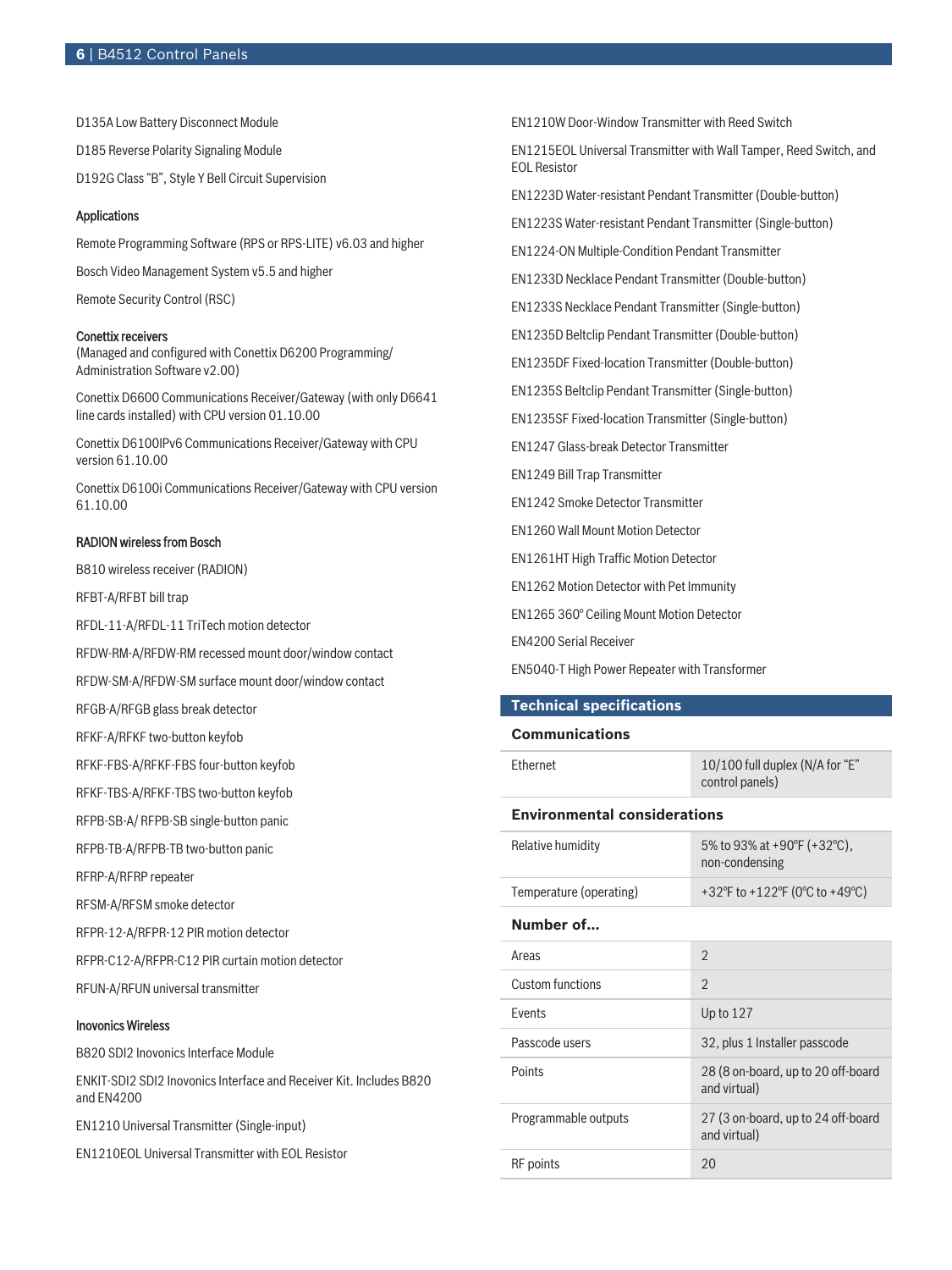| IP cameras |  |
|------------|--|
|            |  |

#### **Power Requirements**

| Current draw (maximum)                                                       | Idle 125 mA; Alarm 155 mA                                  |
|------------------------------------------------------------------------------|------------------------------------------------------------|
| Output (alarm)                                                               | 1.3 A at 12 VDC                                            |
| Output (auxiliary, continuous<br>power, and switched auxiliary<br>combined): | 800 mA at 12 VDC nominal                                   |
| Voltage (operating):                                                         | 12 VDC nominal                                             |
| Voltage (AC):                                                                | CX4010 ULL isted Class 2<br>Transformer 18 VAC 22 VA 60 HZ |

#### **Ordering information**

# **B4512 IP control panel, 28 points**

Supports up to 28 points, 3 on-board outputs, and 2 areas for intrusion, residential fire. On-board Ethernet. Order number **B4512**

# **B4512E Control panel, 28 points, no IP**

The B4512E is available only in kits. For kits, refer to *Quick Selection Guide (B Series Kits)* on the Documents tab of the control panel's Product Page at us.boschsecurity.com. Order number **B4512E**

#### **Accessories**

#### **B520 Auxiliary power supply module, 2A 12V**

Provides auxiliary power to 12 VDC devices or to SDI2 modules.

Order number **B520**

# **B201 2-Wire Powered Loop**

The module provides a single powered initiating device circuit. The module supports compatible 12 V 2-wire smoke detectors. It also supports connecting burglary devices to the control panel. Order number **B201**

#### **B208 SDI2 8-Input Expansion Module**

Provides 8 programmable inputs. Order number **B208**

# **B308 SDI2 8-Output Expansion Module**

Provides 8 programmable relays. Order number **B308**

#### **B810 RECEIVER-SDI2**

Receives RF signals from RADION transmitters, repeaters, and glassbreaks. Operates at 433.42 MHz. For use with compatible SDI2 bus control panels. Order number **B810**

# **D122 Dual battery harness, 17" 18AWG**

Harness with circuit breaker. Connects two batteries (in parallel) to a compatible control panel. Order number **D122**

#### **D122L Dual battery harness, 35'', 12V**

Harness with circuit breaker and leads measuring 35 in. (89 cm). Connects two batteries (in parallel) to a compatible control panel in a separate enclosure. Order number **D122L**

# **D126 Battery, 12V 7Ah**

A rechargeable sealed lead‑acid power supply used as a secondary power supply or in auxiliary or ancillary functions.

Order number **D126**

#### **D1218 Battery, 12V 18Ah**

The D1218 is a 12 V 18 Ah sealed lead-acid battery with two bolt-fastened terminals. It is used for standby and auxiliary power. It connects to a compatible control panel using a D122 or D122L Dual battery harness.

Order number **D1218**

#### **CX4010 Transformer, plug-in, 18V 22VA**

For use in North America. 110 VAC primary voltage input. 18 VAC, 22 VA secondary input. Order number **CX4010**

# **ICP-TR1822-CAN Transformer, plug-in, 18V 22VA, Canada**

For use in Canada. 110 VAC primary voltage input. 18 VAC, 22 VA secondary input. Order number **ICP-TR1822-CAN**

#### **B8103 Universal enclosure, white**

White steel enclosure measuring 41 cm x 41 cm x 9 cm (16 in. x 16 in. x 3.5 in.). Order number **B8103**

#### **D8103 Steel enclosure, large, grey**

Grey steel enclosure measuring 41 cm x 41 cm x 9 cm (16 in. x 16 in. x 3.5 in.). Order number **D8103**

#### **D8108A Attack resistant enclosure, large, grey**

Grey steel enclosure measuring 41 cm x 41 cm x 9 cm (16 in. x 16 in. x 3.5 in.). UL Listed. Includes a lock and key set.

Order number **D8108A**

#### **D8109 Fire enclosure, 16x16x3.5", red**

Red steel enclosure measuring 16 in. x 16 in. x 3.5 in. (41 cm x 41 cm x 9 cm). UL Listed. Includes a lock and key set.

Order number **D8109**

#### **B10 Steel enclosure, medium, white**

White, steel enclosure. Accepts an optional lock and tamper switch. Measures 35.6 cm x 31.8 cm x 7.6 cm (14 in x 12.5 in x 3 in). Order number **B10**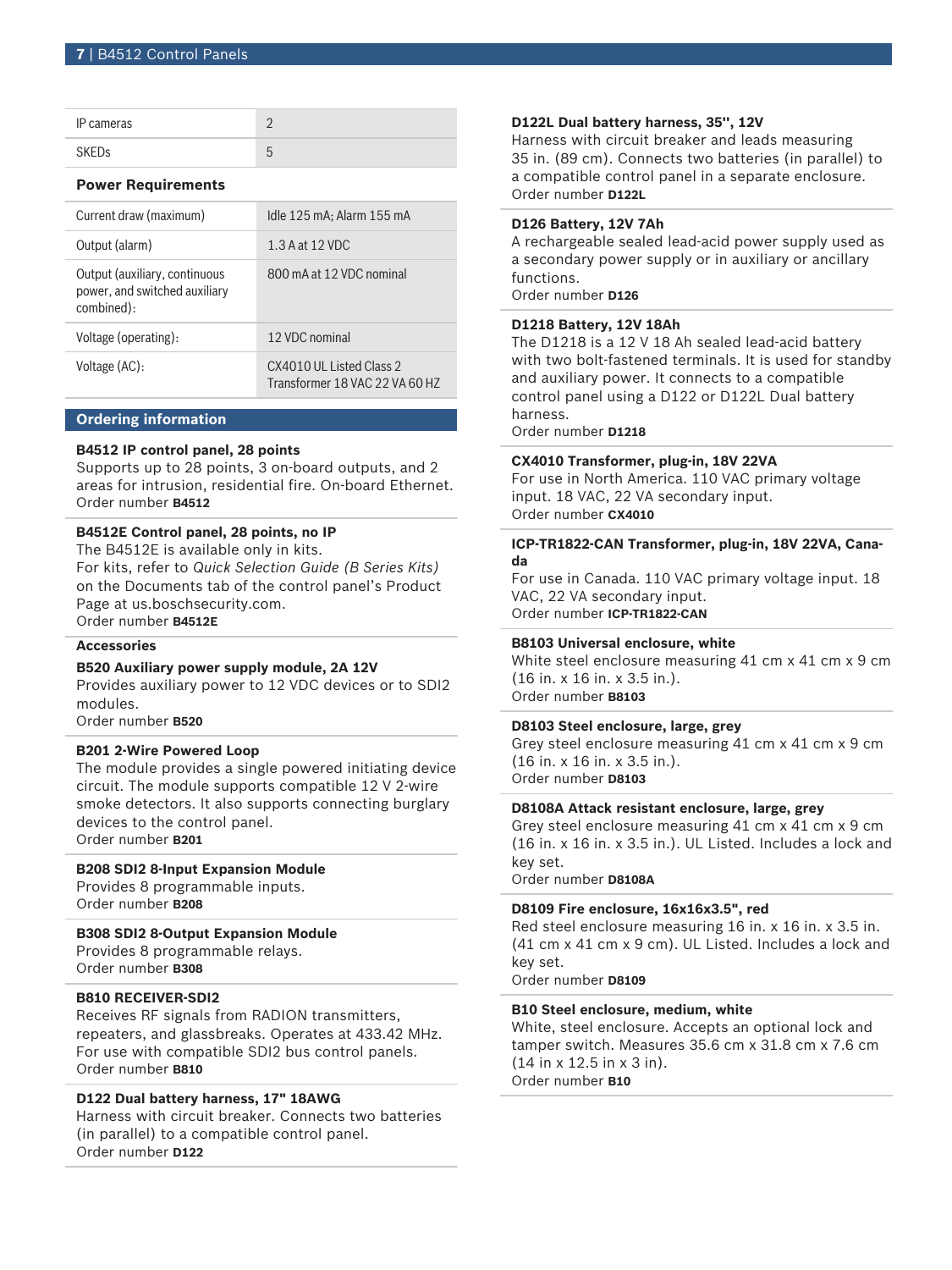#### **B11 Steel enclosure, small, white**

White, steel enclosure. Accepts an optional lock and tamper switch. Measures 27.8 cm x 25.9 cm x 8.32 cm (10.9 in x 10.2 in x 3.3 in). Order number **B11**

# **B12 Mounting plate for D8103 enclosure**

Required for mounting select control panels and other devices in B8103, D8103, D8108A, D8109, and BATB Battery Box enclosures. Order number **B12**

# **D8004 Transformer enclosure kit, grey**

For applications that might require a remote transformer in an enclosure. Can be used with B Series control panels and D9412GV4/D7412GV4 control panels. Order number **D8004**

#### **D101 Enclosure lock and key set**

Short-body lock set with one key supplied. Uses the D102 (#1358) replacement key. Order number **D101**

# **D110 TAMPER SWITCH 2/PKG**

Screw-on tamper switch that fits all enclosures. Shipped in packages of two. Order number **D110**

#### **ICP-EZTS TAMPER SWITCH-DUAL**

Combination tamper switch with a wire loop for additional tamper outputs. Order number **ICP-EZTS**

#### **B99 USB direct connect cable**

Male A to Male A USB cable for local programming of control panels with on-board USB ports. Order number **B99**

# **B915 Basic Keypad**

Two-line alphanumeric basic keypad with English function keys. Order number **B915**

# **B915I LCD keypad, icon keys, SDI2**

Two-line alphanumeric basic keypad with icon function keys.

Order number **B915I**

**B920 2 Line Alpha Numeric Keypad (SDI2)** Two-line alphanumeric keypad

Order number **B920 B921C Two-line Keypad w/Touch keys, Inputs** Two-line alphanumeric keypad with inputs and

capacitive touch keys in black. Order number **B921C**

# **B930 ATM Style-Alpha Numeric Keypad (SD12)** Five-line ATM style alphanumeric keypad

Order number **B930**

#### **B942 Touch Screen KP Prox/Input/Output, black**

Black SDI2 touch screen keypad with inputs and one output.

Order number **B942**

#### **B942W Touch screen KP, prox/input/output,white**

White SDI2 touch screen keypad with inputs and one output.

Order number **B942W**

# **Software Options**

#### **D5500CU Upgrade DVD**

RPS software is available for free download on the RPS product page. It is also available on DVD-ROM. Order number **D5500CU**